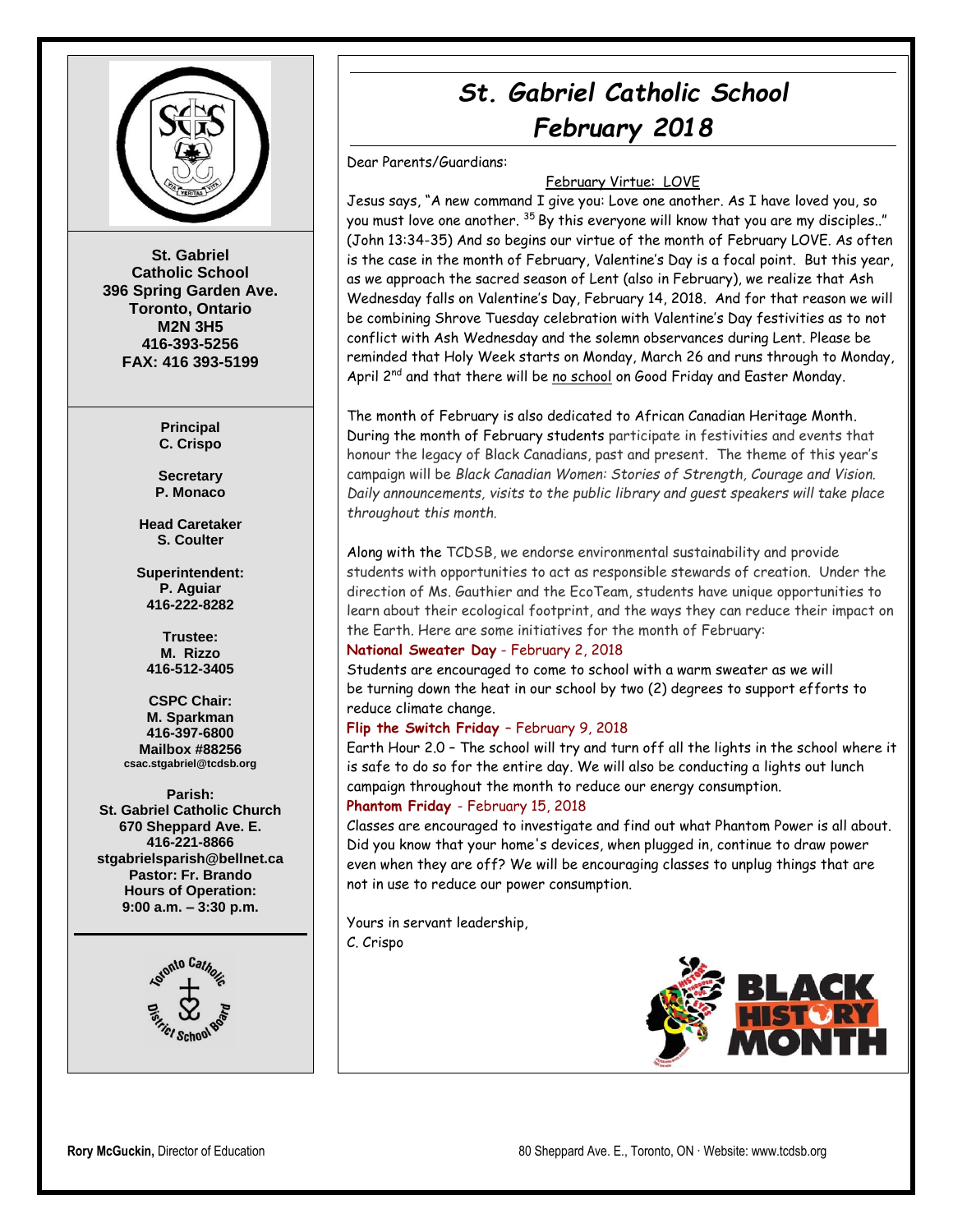# **ST. GABRIEL SCHOOL HOURS 2017-2018 SCHOOL YEAR**

| Start of School Day: 9:00 a.m. |                            |
|--------------------------------|----------------------------|
| <b>Morning Recess:</b>         | 10:42 a.m. to 10:57 a.m.   |
| Lunch Hour:                    | 11:45 p.m. to 12:45 p.m.   |
| Afternoon Recess:              | $2:10$ p.m. to $2:25$ p.m. |
| Dismissal:                     | 3:30 p.m.                  |

#### **SAFE SCHOOL ARRIVAL PROGRAM**

Please leave a message by calling the school at **416-393- 5256** when your child will be absent or late. Please make sure that all students who arrive late check in at the front office.

#### **SIGNING IN AS A VISITOR**

Please be reminded that signing in as a visitor and wearing a sticker that identifies you as a "VISITOR" to our school is mandatory!! We encourage and appreciate all our volunteers, be it for the nutrition program, for scientists in school, school excursions, etc. However, the safety of our staff and students is our number one priority and signing in allows us to regulate and monitor who is in our school, when and for what purpose. Full compliance is expected.

#### **NUTRITION PROGRAM NEWS**

Parent volunteers are still needed on Wednesdays – if you are able to volunteer from 9 – 11am on Wednesday mornings, your help would be very much appreciated. Also, please contact Soonim if you can volunteer on Shrove Tuesday (Tuesday, February  $13<sup>th</sup>$ ) to help with the making and distributing of pancakes to all of our students  $\odot$ 

### **ST. GABRIEL'S MASS TIMES AND YOUTH CHOIR**

St. Gabriel's Parish mass times: Saturday 4:30 Sunday 8:30, 10:30, 12:30

#### **MONTHLY VIRTUES**

Monthly Virtues are celebrated by all TCDSB's schools. Throughout the year we will be recognizing students each month by honouring those students who have demonstrated the virtue of the month through their words and actions.

> September – Hospitality October – Gratitude November – Peace December – Charity **January – Courage** February – Love March – Forgiveness April – Justice May – Compassion June – Faithfulness

The following students were recognized for their demonstration of **courage:**

- Ariane Rodrigues
- Bianca Haiashi
- Gregory Kis
- Cameron Chan
- Maryana Tkachenko
- Eliana Corro Monagreda
- Sunny Kim
- Camilla Mendoza
- Koyinsola Biobaku
- Jiwoo Baek
- Iunior Brown
- Mattia Salvatore
- Ian Lopez Fonseca
- Tony Baek
- Adam Medwecky
- Alessandro Staffetta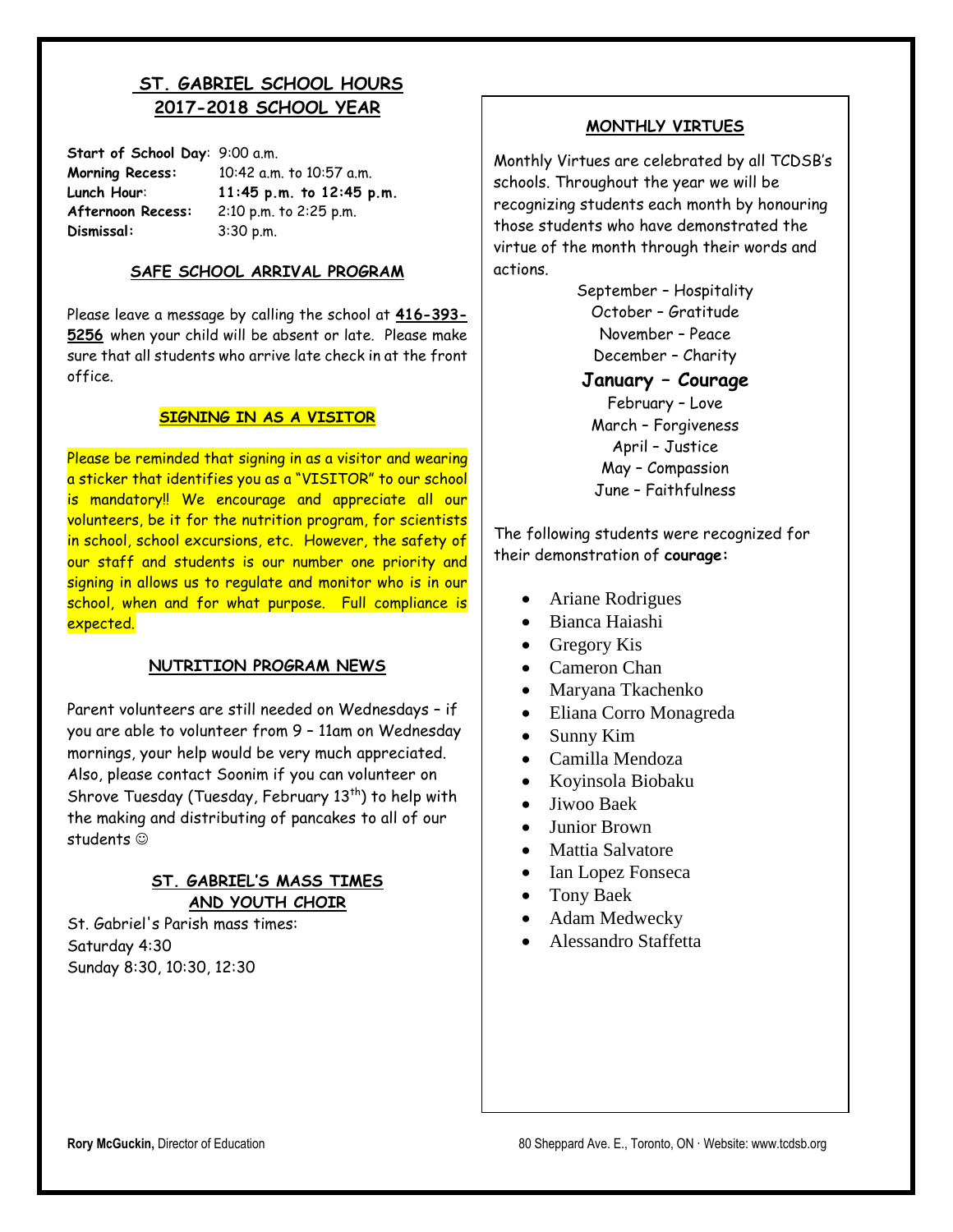# **5 Useful Tips to Improve Your Child's Work Habits – By JEI Davisville**

There is a fine line between helping your child with their homework and doing the work for them and while the latter may ensure a good grade on the assignment, the former will produce longer lasting results. Students are given homework to use the skills and information they learned in class, independently at home so that the knowledge sticks. In this sense you're helping them by not helping them! We're not saying that you should completely leave your child alone when they are doing their homework. There are times where they will need you to clarify instructions, or provide different examples than the ones given in their book. Helping them in this way is OK, just as long as you keep the answers to yourself…let them experience the feeling of solving problems on their own, it promotes confidence and risk taking – two very essential ingredients to a growing learner.

Here are some helpful tips that you can use at home to support your kids with their homework, and help them improve as readers and writers:

1. Read to them often, and let them read to you!

## **2. Model instruction instead of giving away answers.**

3. Give them alternative examples to the ones provided in the book if they still aren't getting the concept (real life examples help students make connections to what they are learning and becomes easier for them to paint a picture in their mind).

4. Ask them to explain how they got the answer (they need to be able to support their choice and is great practice for building creative and critical thinking skills).

5. Before checking their work, let them check and correct their own mistakes first (this will prevent them from relying on an adult for the answers).

These are just some small ways you can help your child with their homework, without taking all the credit! By doing this, you are still involved in his or her studies which is key to their overall development as a learner. If you find yourself needing support with your child's studies at home, don't hesitate to seek advice from your child's classroom teacher, she/he will be happy to help and appreciate that you want to be involved. Keeping some form of communication between the classroom and home is invaluable to the success of your young learner.

Take advantage of this time, your child is the prime age to be a student, their minds are fresh and hungry for knowledge!

## **CHESS @ ST. GABRIEL**

CHESS'N MATH Association: Back by popular demand - Chess at St. Gabriel – every Monday at Lunch from 11:45 – 12:45 in the Library starting Jan. 29 – April 9. The cost for this program is \$90 for 8 weeks. To register online go to: [www.chess-math.org/stgabriel](http://www.chess-math.org/stgabriel) or pick up a registration form in the office.